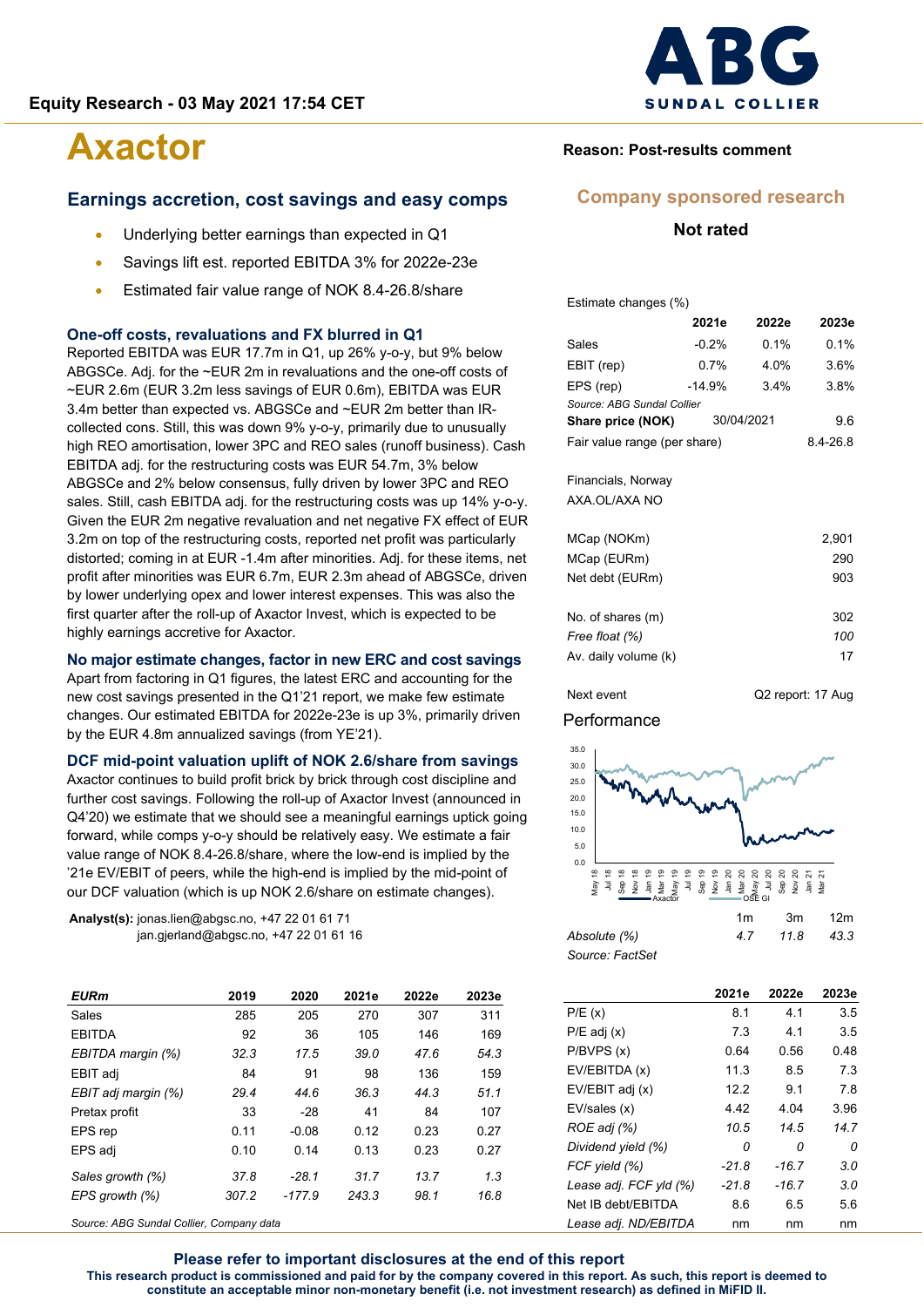# **Company description**

Axactor is a pan-European debt collector with operations in Finland, Germany, Italy, Norway, Spain and Sweden. Headquartered in Oslo, Norway, Axactor was established in late 2015 and has grown to become one of the tenlargest players in the industry, with support from its cornerstone- and co-investor Geveran. Its core business areas are purchased debt and 3PC (third-party collection), focusing on well-developed NPL markets with a legal environment beneficial for collection. Through its streamlined "One Axactor" operating model, it has developed a scalable, no legacy and low-complexity NPL platform.

**Annual sales and adj. EBIT marginEURm**



*Source: ABG Sundal Collier, Company data*





#### **Risks**

Investment risk, macro risk and regulatory risk are the biggest risks in the Axactor investment case. We see investment risk as the largest risk as we estimate that the company will have high capex going forward, and an investment into a 'bad' portfolio and/or company could have a detrimental impact on earnings in the coming years. Furthermore, changes in the macro environment could affect cash collection and the 3PC business.



**Quarterly sales and adj. EBIT margin**

**EPS estimate changes, 2022e, EUR**



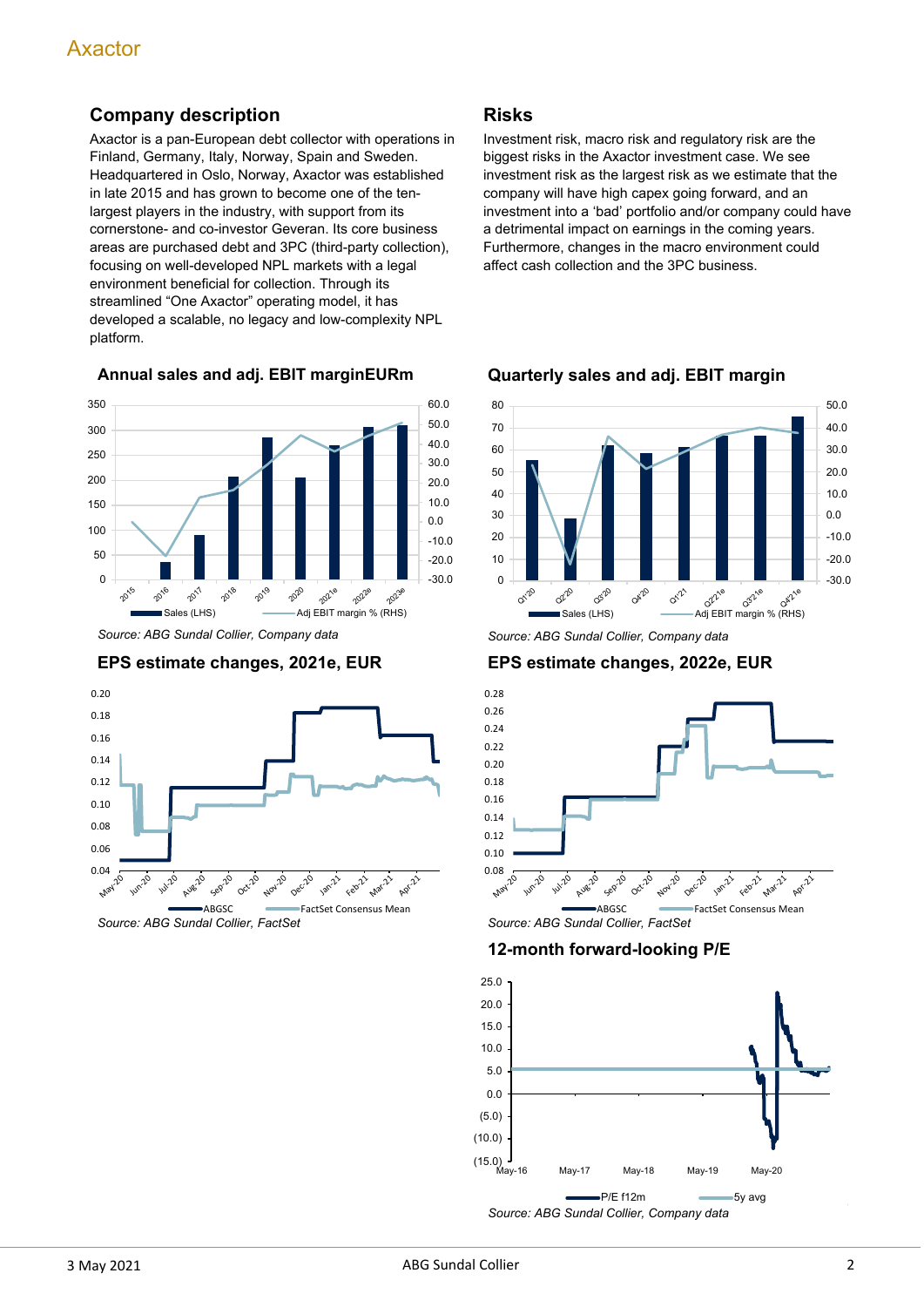# **Q1'21 deviation table**

| Q1'21: P&L and key items      |         |         |               |        |         |                    |        |         |              |         |              |
|-------------------------------|---------|---------|---------------|--------|---------|--------------------|--------|---------|--------------|---------|--------------|
|                               | Outcome |         | <b>ABGSCe</b> |        |         | IR collected cons. |        |         | $q - o - q$  |         | v-o-v≬       |
| <b>EURm</b>                   | Q1'21   | Q1'21   | Deviation     |        | Q1'21   | Deviation          |        |         | Q4'20 growth |         | Q1'20 growth |
| Net Revenue                   | 61.0    | 59.4    | 1.7           | 3%     | 60.3    | 0.7                | 1%     | 58.5    | 4%           | 55.6    | 10%          |
| Total operating cost          | $-43.3$ | $-39.8$ | $-3.5$        | 9%     | $-39.1$ |                    |        | $-37.2$ | 17%          | $-41.5$ | 4%           |
| <b>EBITDA</b> reported        | 17.7    | 19.5    | $-1.8$        | $-9%$  | 21.2    | $-3.5$             | $-16%$ | 21.3    | $-17%$       | 14.1    | 26%          |
| EBITDA-margin                 | 29.1%   | 32.9%   | $-3.8%$       |        | 35.2%   | $-6.1%$            |        | 36.5%   |              | 25.4%   |              |
| Depreciation and amortisation | $-2.6$  | $-2.6$  | 0.0           | 1%     |         |                    |        | $-3.0$  | $-13%$       | $-2.6$  | $-1%$        |
| <b>EBIT</b> reported          | 15.1    | 17.0    | $-1.8$        | $-11%$ |         |                    |        | 18.4    | $-18%$       | 11.5    | 32%          |
| EBIT-margin                   | 24.8%   | 28.6%   | $-4%$         |        |         |                    |        | 31.4%   |              | 20.7%   |              |
| tax                           | $-1.7$  | $-0.8$  | $-0.9$        | n.m.   |         |                    |        | 2.7     | n.m.         | $-2.1$  | $-20%$       |
| Net profit                    | $-3.4$  | 1.8     | $-5.2$        | n.m.   | 2.1     | $-5.5$             | n.m.   | 3.3     | n.m.         | 3.4     | n.m.         |
| Net profit to minorities      | 2.0     | 2.6     | $-0.6$        | n.m.   | 1.4     | 0.6                | n.m.   | $-0.6$  | n.m.         | 1.7     |              |
| Net profit (AXA shareholders) | $-1.4$  | 4.4     | $-5.8$        | n.m.   | 3.5     | $-4.9$             | n.m.   | 2.7     | n.m.         | 5.2     | n.m.         |
|                               |         |         |               |        |         |                    |        |         |              |         |              |
| <b>ERC</b>                    | 2,227   | 2,192   | 35.4          | 2%     |         |                    |        | 2,248   | $-1%$        | 2,187   | 2%           |
| Change ERC q-o-q              | $-56$   | -56     | 0.0           | $0\%$  |         |                    |        |         |              |         |              |
| <b>CAPEX</b>                  | 16.1    | 15.0    | 1.1           | 7%     |         |                    |        | 22      | $-26%$       | 90      | $-82%$       |
|                               |         |         |               |        |         |                    |        |         |              |         |              |

*Source: Company data, ABG Sundal Collier, Axactor IR collected consensus (5 analysts, 28 April)*

| Q1'21: Forecast - Cash               |         |         |               |       |                    |           |        |         |              |         |              |
|--------------------------------------|---------|---------|---------------|-------|--------------------|-----------|--------|---------|--------------|---------|--------------|
|                                      | Outcome |         | <b>ABGSCe</b> |       | IR collected cons. |           |        |         | $q - o - q$  |         | v-o-v∣       |
| <b>EURm</b>                          | Q1'21   | Q1'21   | Deviation     |       | Q1'21              | Deviation |        |         | Q4'20 growth |         | Q1'20 growth |
| Net revenue                          | 61.0    | 59.4    | 1.6           | 3%    |                    |           |        | 58.5    | 4%           | 55.6    | 10%          |
| <b>Gross revenues</b>                | 84.9    | 86.6    | $-1.7$        | $-2%$ |                    |           |        | 92.0    | $-8%$        | 79.2    | 7%           |
| Opex ex. REO amortisation            | $-32.8$ | $-30.4$ | $-2.4$        | 8%    |                    |           |        | $-28.1$ | 17%          | $-31.0$ | 6%           |
| Cash EBITDA                          | 52.1    | 56.2    | $-4.1$        | $-7%$ | 56.0               | $-3.9$    | -7%!   | 63.8    | $-18%$       | 48.2    | 8%           |
| Cash-EBITDA margin                   | 61.4%   | 64.9%   | $-4%$         |       |                    |           |        | 69.4%   |              | 60.9%   |              |
| Underlying figures:                  |         |         |               |       |                    |           |        |         |              |         |              |
| EBITDA reported (excl. one-offs)*    | 22.9    | 19.5    | 3.4           | 17%   | 21.2               | 1.7       | $8\%$  | 27.8    | $-17%$       | 24.3    | $-6%$        |
| Cash EBITDA (adj. for one-off costs) | 54.7    | 56.2    | $-1.5$        | $-3%$ | 56.0               | $-1.3$    | $-2\%$ | 63.8    | $-14%$       | 48.2    | 14%          |
| Adj. net profit (after minorities)** | 6.7     | 4.4     | 2.3           | 53%   | 3.5                | 3.2       | $90\%$ | 4.1     | 61%          | 5.6     | 18%          |

Source: Company data, ABG Sundal Collier, IR collected consensus (28 April) \*adj. for revaluations and one-off costs \*\*also adj. for FX

### **Estimate revisions table**

| <b>Estimate revisions</b>        |       | <b>New</b> |       |       | Old   |       | Chg%   | Chg      | Chg % | Chg      | Chg % | Chg   |
|----------------------------------|-------|------------|-------|-------|-------|-------|--------|----------|-------|----------|-------|-------|
| <b>EURm</b>                      | 2021e | 2022e      | 2023e | 2021  | 2022e | 2023e | 2021   | 2021     | 2022e | 2022e    | 2023e | 2023e |
| Gross collection                 | 335   | 391        | 403   | 341   | 390   | 402   | $-2%$  | $-6$     | $0\%$ | 1        | 0%    | 1     |
| Other revenue                    | 57    | 69         | 73    | 61    | 71    | 75    | $-6%$  | $-4$     | $-3%$ | $-2$     | $-3%$ | $-2$  |
| Gross revenues                   | 392   | 460        | 476   | 402   | 461   | 477   | $-2%$  | -10      | 0%    | 0        | 0%    | -1    |
| <b>Net Revenue</b>               | 270   | 307        | 311   | 271   | 307   | 310   | 0%     | $-1$     | 0%    | 0        | 0%    | 0     |
| <b>EBITDA</b> reported           | 105   | 146        | 169   | 105   | 141   | 164   | 0%     | $\Omega$ | 3%    | 5        | 3%    | 5     |
| EBITDA-margin (%)                | 39%   | 48%        | 54%   | 39%   | 46%   | 53%   |        | 0%       |       | 2%       |       | 2%    |
| <b>Cash EBITDA</b>               | 267   | 325        | 339   | 274   | 320   | 335   | $-3%$  | $-7$     | 1%    | 4        | 1%    | 4     |
| Cash-EBITDA margin               | 68%   | 71%        | 71%   | 68%   | 70%   | 70%   |        | $0\%$    |       | 1%       |       | 1%    |
| Depreciation and amortisation    | $-10$ | $-10$      | $-10$ | $-10$ | $-10$ | $-10$ | $-2%$  | $\Omega$ | $-3%$ | $\Omega$ | $-3%$ | 0     |
| <b>EBIT</b> (reported)           | 95    | 136        | 159   | 95    | 131   | 153   | 1%     | 1        | 4%    | 5        | 4%    | 5     |
| EBIT-margin (%)                  | 35%   | 44%        | 51%   | 35%   | 43%   | 49%   |        | 0%       |       | 2%       |       | 2%    |
| Net profit (after minority)      | 36    | 71         | 82    | 41    | 67    | 78    | $-14%$ | -6       | 5%    | 3        | 5%    | 4     |
| Net profit adj. (after minority) | 44    | 71         | 82    | 42    | 67    | 78    | 3%     | 1        | 5%    | 3        | 5%    | 4     |
| EPS (after minority)             | 0.12  | 0.23       | 0.27  | 0.14  | 0.23  | 0.26  | $-15%$ | $-0.02$  | 3%    | 0.01     | 4%    | 0.01  |
| EPS adj. (after minority)        | 0.14  | 0.23       | 0.27  | 0.14  | 0.23  | 0.26  | 2%     | 0.00     | 3%    | 0.01     | 4%    | 0.01  |
| ERC (reported NPL + est REO)     | 2.417 | 2,611      | 2,697 | 2,393 | 2,615 | 2,699 | 1%     | 24       | 0%    | $-3$     | 0%    | $-2$  |
| <b>CAPEX</b>                     | 240   | 290        | 245   | 240   | 310   | 250   | 0%     | $\Omega$ | $-6%$ | $-20$    | $-2%$ | -5    |
| Return on Equity (%)             | 9%    | 15%        | 15%   | 11%   | 14%   | 14%   |        | $-1.6%$  |       | 0.5%     |       | 0.5%  |
| ROE adj (%)                      | 12%   | 15%        | 15%   | 11%   | 14%   | 14%   |        | 0.3%     |       | 0.5%     |       | 0.5%  |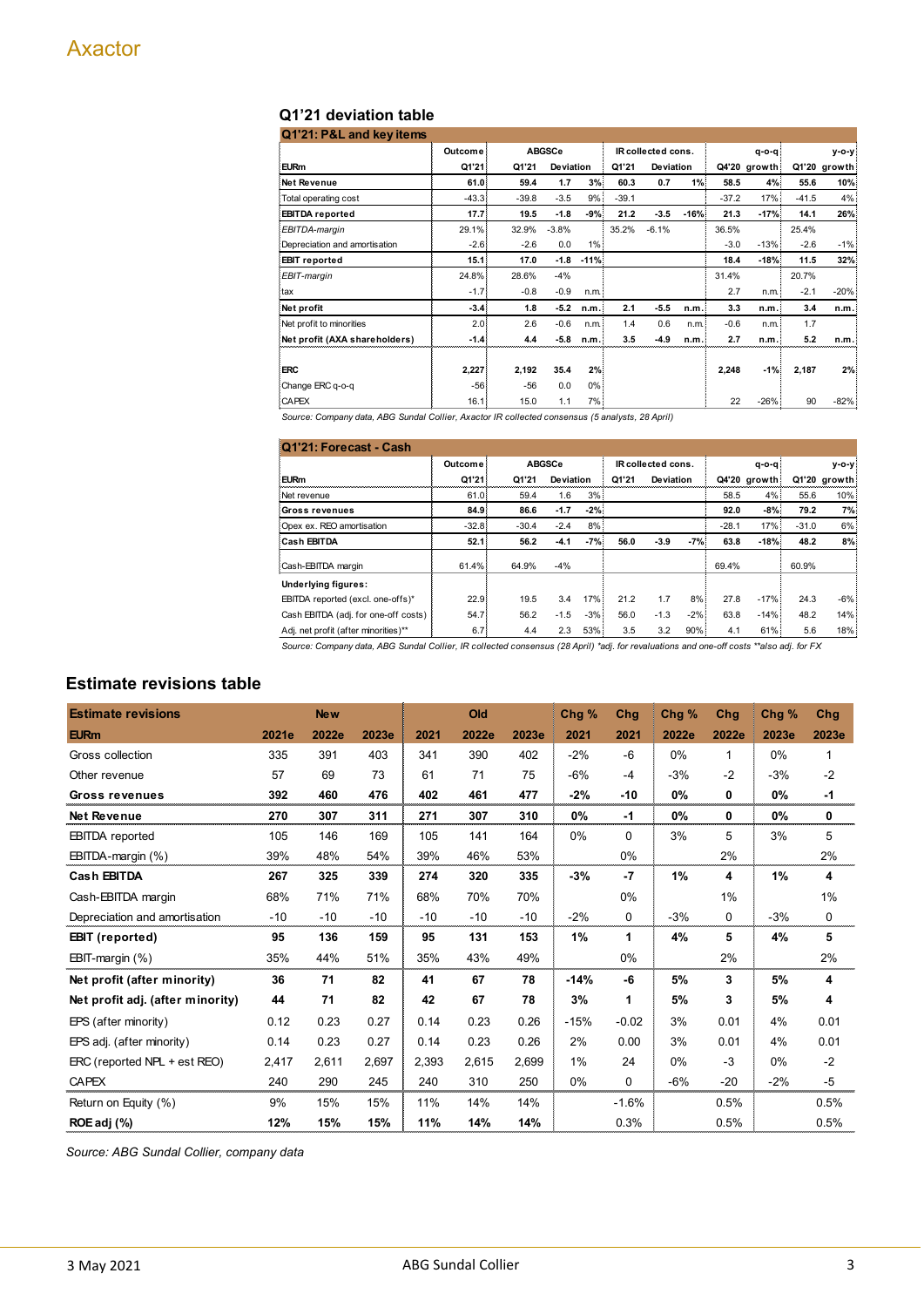#### **REOs likely fully phased-out by YE'22e**



*Source: ABG Sundal Collier, company reports*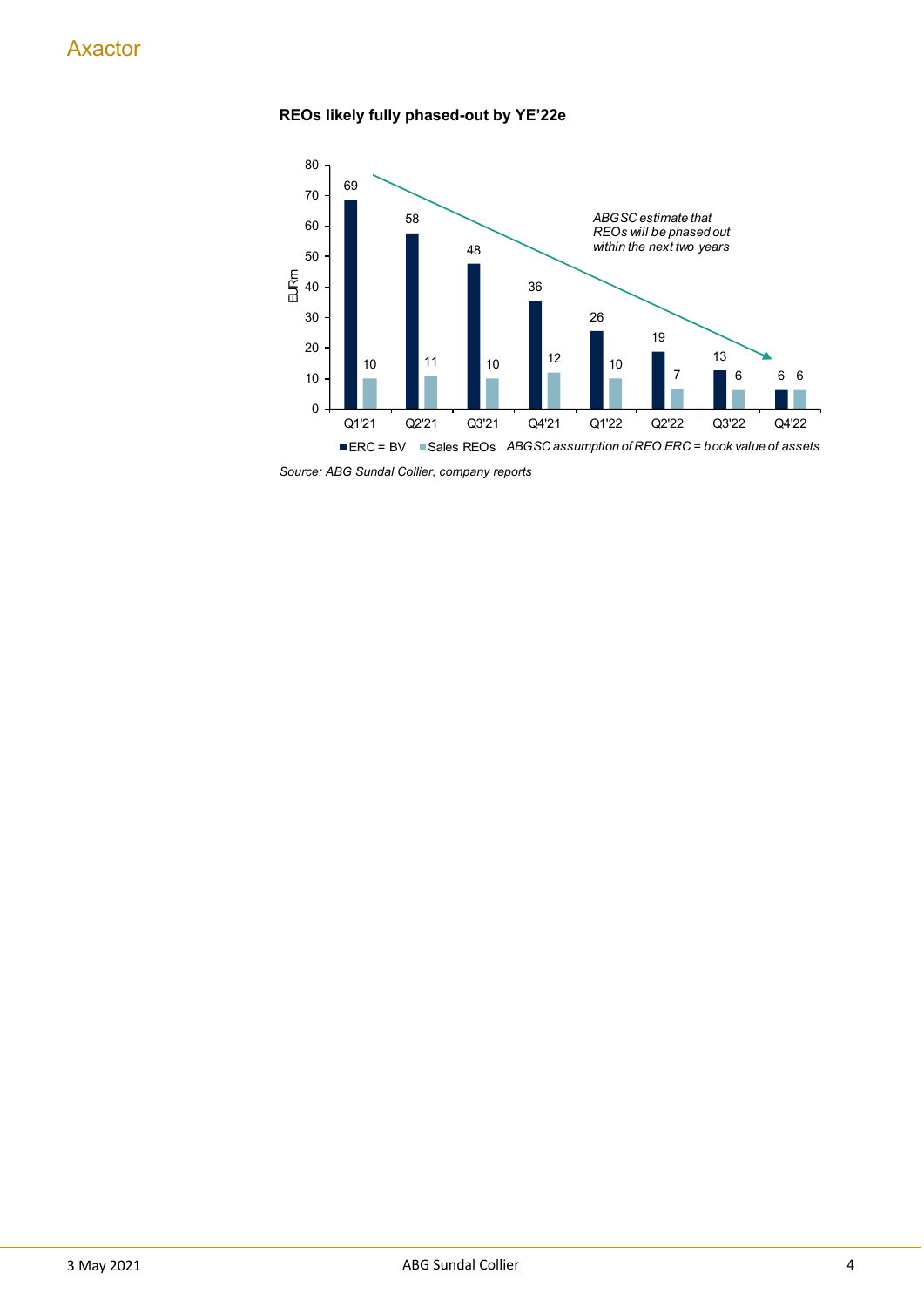#### **Leverage ratio**



*Source: ABG Sundal Collier, company reports and Axactor loan agreements*



**Interest coverage ratio**

*Source: ABG Sundal Collier, company reports and Axactor loan agreements*

#### **Total loan-to-value (LTV) and secured loan-to-value**



*Source: ABG Sundal Collier, company reports and Axactor loan agreements*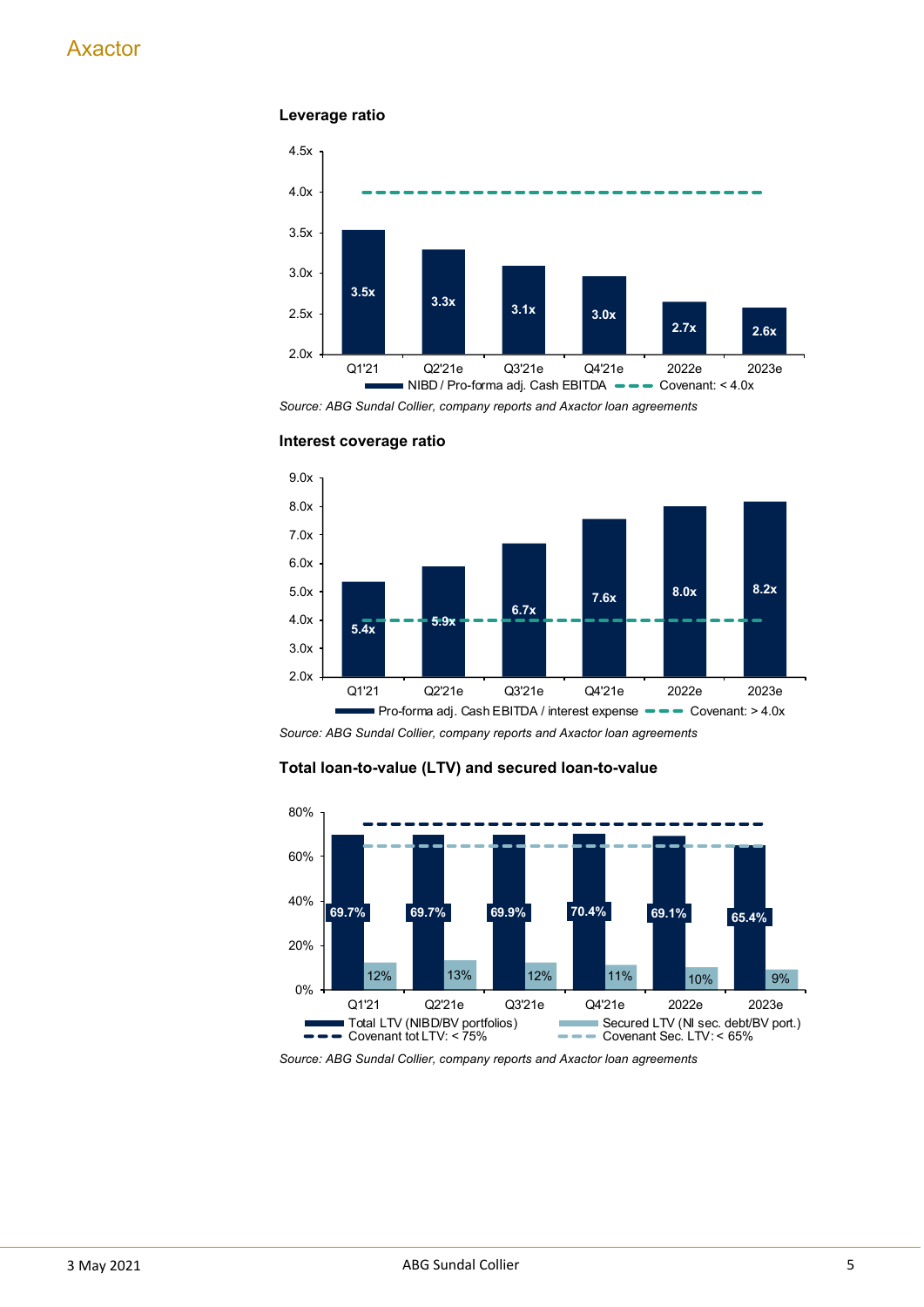#### **Funds from operations / gross interest-bearing debt (FFO/GIBD)**



*Source: ABG Sundal Collier, company reports*

### **Cash flow statement**

| <b>EUR'000</b>                        |            |            |            |             |            |              |
|---------------------------------------|------------|------------|------------|-------------|------------|--------------|
| <b>Cash Flow (direct method)</b>      | 2018       | 2019       | 2020       | 2021e       | 2022e      | 2023e        |
|                                       |            |            |            |             |            |              |
| <b>EBITDA</b>                         | 46,300     | 92,140     | 35,852     | 105,358     | 146,183    | 168,911      |
| Portfolio amortisation & revaluation  | 88,332     | 157,398    | 176,112    | 161,028     | 178,352    | 170,178      |
| Other non cash items                  | 1,374      | 1,256      | 577        | 100         | 0          |              |
| Cash EBITDA (adj. option cost)        | 136,006    | 250,794    | 212,541    | 266,486     | 324,535    | 339,090      |
| Interest paid                         | $-34,495$  | $-49,863$  | $-52,561$  | $-64,953$   | $-51,942$  | $-51,956$    |
| Taxes paid                            | $-2,543$   | $-4,741$   | $-5,515$   | $-12,265$   | $-21,202$  | $-26,678$    |
| Funds from operations (FFO)           | 98,968     | 196,190    | 154,465    | 189,268     | 251,392    | 260,456      |
| Working capital                       | 2,783      | $-679$     | $-543$     | $-1,161$    | $-3,382$   | $-158$       |
| Operating cash flow (CFO)             | 101,751    | 195,511    | 153,922    | 188,107     | 248,009    | 260,298      |
|                                       |            |            |            |             |            |              |
| Portfolio investments                 | $-555,649$ | $-401,429$ | $-211,823$ | $-245,517$  | $-290,000$ | $-245,000$   |
| Investment in subisidiary             | $-1,086$   | 0          | $\Omega$   | 0           | 0          | $\mathbf{0}$ |
| Purchase tangible & intangible assets | $-6,995$   | $-9,642$   | $-6,114$   | $-5,931$    | $-6,462$   | $-6,509$     |
| Purchase of financial assets          | $\Omega$   | $-250$     | 442        | U           | O          |              |
| Interest received                     | 17         | 98         | 25         | 0           | 0          |              |
| Free cash flow (FCF)                  | $-461,962$ | $-215,712$ | $-63,548$  | $-63,341$   | $-48, 453$ | 8,789        |
|                                       |            |            |            |             |            |              |
| Proceeds from borrowings              | 600,651    | 303,984    | 81,631     | 171,000     | 130,500    | 69,825       |
| Repayment of debt                     | $-156,791$ | $-80,089$  | $-84,395$  | $-179, 154$ | $-85,151$  | $-82,551$    |
| <b>Dividends</b>                      | 0          | 0          | 0          | 0           | O          | 0            |
| Proceeds share issue & minorities     | 38,468     | $-865$     | 43,772     | 49,317      | U          | U            |
| Share/bond/trans. issue cost          | $-31$      | $\Omega$   | $-959$     | $-1,460$    | 0          | 0            |
| Net cash flow (NCF)                   | 20,335     | 7,318      | $-23,499$  | $-23,638$   | $-3,104$   | $-3,937$     |
|                                       |            |            |            |             |            |              |
| Total cash at beginning of period     | 50,482     | 70,777     | 75,396     | 50,725      | 28,039     | 24,935       |
| FX effects of cash                    | $-40$      | $-2,699$   | $-1,171$   | 951         |            |              |
| Total cash at the end of the period   | 70,777     | 75,396     | 50,725     | 28,039      | 24,935     | 20,998       |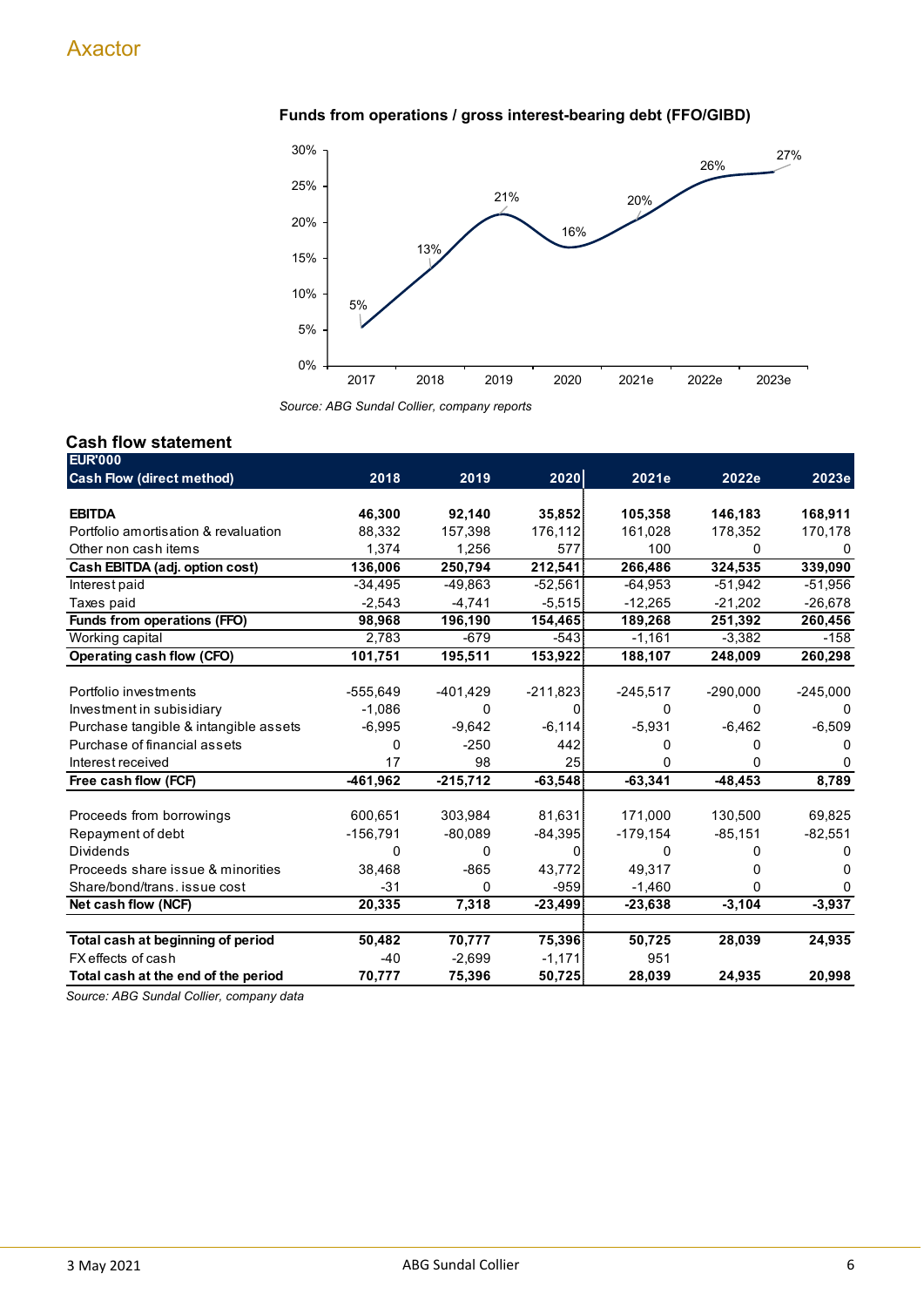#### **DCF valuation using Gordon growth terminal value**

**DCF with Gordon growth terminal value**

|             | <b>DCF valuation - Axactor</b>     |                                                |              |                                      |                    |        |        |                                                                        |        |        |  |
|-------------|------------------------------------|------------------------------------------------|--------------|--------------------------------------|--------------------|--------|--------|------------------------------------------------------------------------|--------|--------|--|
| <b>EURm</b> |                                    |                                                | 2021e        | 2022e                                | 2023e              | 2024e  | 2025e  | 2026e                                                                  | 2027e  | 2028e  |  |
|             | Cash flow from operations          |                                                | 188          | 248                                  | 260                | 277    | 294    | 305                                                                    | 316    | 328    |  |
|             | Interest cost after tax            |                                                | 36           | 39                                   | 39                 | 39     | 38     | 39                                                                     | 39     | 38     |  |
| Capex       |                                    |                                                | $-251$       | $-296$                               | $-252$             | $-262$ | $-247$ | $-247$                                                                 | $-247$ | $-247$ |  |
|             | Free cash flow to firm             |                                                | $-27$        | $-10$                                | 48                 | 54     | 85     | 97                                                                     | 108    | 120    |  |
|             | Discounted free cash flow          |                                                | $-26$        | -9                                   | 40                 | 43     | 62     | 66                                                                     | 69     | 72     |  |
|             | <b>Valuation summary</b>           |                                                |              |                                      | <b>Assumptions</b> |        |        |                                                                        |        |        |  |
| PV DCF      |                                    |                                                | 318          |                                      | Risk-free rate     |        |        | 1.4% Norw eigan 10yr treasury bond                                     |        |        |  |
|             | PV terminal value                  |                                                | 1,322        |                                      | Beta               |        |        | 1.6 Bloomberg adj. 1yr w eekly data                                    |        |        |  |
|             | Enterprise value<br>Net debt Q4'20 |                                                | 1,640<br>830 | Market risk premia<br>Cost of equity |                    |        |        | 6.6% Expected market return of 8%<br>11.7% Capital asset pricing model |        |        |  |
|             | Equity value                       |                                                | 810          | Cost of debt                         |                    |        |        | 7.0% Based on refinancing terms                                        |        |        |  |
|             | Number of shares                   |                                                | 302          | Tax-rate                             |                    |        |        | 25% Long-term norm. tax-rate                                           |        |        |  |
| NOK/EUR     |                                    |                                                | 0.1          | Terminal grow th                     |                    |        |        | 1.4% Equal to risk-free rate                                           |        |        |  |
|             | Value per share (NOK)              |                                                | 27           | <b>WACC</b>                          |                    |        |        | 6.9% Latest market cap and NIBD                                        |        |        |  |
|             |                                    | Source: ABG Sundal Collier, Axactor, Bloomberg |              |                                      |                    |        |        |                                                                        |        |        |  |
|             |                                    |                                                |              |                                      | <b>WACC</b>        |        |        |                                                                        |        |        |  |
|             | P/share                            | 6.0%                                           | 6.3%         | 6.5%                                 | 6.9%               |        | 7.4%   | 7.8%                                                                   |        | 8.2%   |  |
|             | $0.0\%$                            | 25.9                                           | 23.3         | 20.9                                 | 17.5               |        | 13.8   | 11.1                                                                   |        | 8.7    |  |
|             | 0.4%                               | 29.1                                           | 26.2         | 23.6                                 | 19.7               |        | 15.7   | 12.8                                                                   |        | 10.2   |  |
|             | $0.9\%$                            | 33.8                                           | 30.5         | 27.4                                 | 23.0               |        | 18.4   | 15.1                                                                   |        | 12.3   |  |
| Growth      | 1.4%                               | 39.6                                           | 35.6         | 32.0                                 | 26.8               |        | 21.5   | 17.9                                                                   |        | 14.6   |  |
|             | 1.8%                               | 45.2                                           | 40.5         | 36.3                                 | 30.5               |        | 24.5   | 20.4                                                                   |        | 16.8   |  |
|             | 2.2%                               | 51.9                                           | 46.4         | 41.5                                 | 34.7               |        | 27.9   | 23.2                                                                   |        | 19.2   |  |
|             | 2.6%                               | 60.3                                           | 53.6         | 47.8                                 | 39.7               |        | 31.8   | 26.6                                                                   |        | 22.0   |  |

#### **DCF valuation using exit multiple and assuming steady state in 2025**

**DCF with exit multiple and steady state in 2025**

| <b>DCF valuation - Axactor</b> |        |        |        |        |       |
|--------------------------------|--------|--------|--------|--------|-------|
| <b>EURm</b>                    | 2021e  | 2022e  | 2023e  | 2024e  | 2025e |
| Cash flow from operations      | 188    | 248    | 260    | 277    | 294   |
| Interest cost after tax        | 36     | 39     | 39     | 39     | 38    |
| Capex                          | $-251$ | $-296$ | $-252$ | $-262$ | -247  |
| Free cash flow to firm         | $-27$  | $-10$  | 48     | 54     | 85    |
| Discounted free cash flow      | -26    | -9     | 40     | 43     | 62    |

| Valuation summary       |       | <b>Assumptions</b>      |
|-------------------------|-------|-------------------------|
| PV DCF                  | 110   | <b>WACC</b>             |
| PV exit value           | 1.260 | EV/EBITDA 12m           |
| <b>Enterprise value</b> | 1.371 | <b>EBITDA</b> (reporter |
| Net debt Q4'20          | 830   | Exit value              |
| <b>Equity value</b>     | 541   | PV exit value           |
| Number of shares        | 302   |                         |
| NOK/EUR                 | 0.10  |                         |
| Value per share (NOK)   | 18    |                         |

| Valuation summary |       | <b>Assumptions</b>  |                                 |
|-------------------|-------|---------------------|---------------------------------|
| PV DCF            | 110   | <b>WACC</b>         | 6.9% Latest market cap and NIBD |
| PV exit value     | 1.260 | EV/EBITDA 12m fw d. | 9.8 5yr median of peers         |
| Enterprise value  | 1.371 | EBITDA (reported)   | 176 Exit-year 2025              |
| Net debt Q4'20    | 830   | Exit value          | 1.721 EV 2025                   |
| Equity value      | 541   | PV exit value       | 1.260 Discounted back           |
| Number of shares  | 302   |                     |                                 |

Source: ABG Sundal Collier, Axactor, Bloomberg, FactSet

| <b>WACC</b>     |         |      |      |      |      |      |      |      |  |  |  |  |
|-----------------|---------|------|------|------|------|------|------|------|--|--|--|--|
|                 | P/share | 6.0% | 6.3% | 6.5% | 6.9% | 7.4% | 7.8% | 8.2% |  |  |  |  |
| multiple)       | 8.2x    | 12.7 | 12.2 | 11.8 | 11.1 | 10.3 | 9.6  | 9.0  |  |  |  |  |
|                 | 8.6x    | 14.4 | 14.0 | 13.5 | 12.8 | 11.9 | 11.3 | 10.6 |  |  |  |  |
|                 | 9.0x    | 16.2 | 15.7 | 15.3 | 14.5 | 13.6 | 12.9 | 12.2 |  |  |  |  |
|                 | 9.4x    | 18.0 | 17.5 | 17.0 | 16.2 | 15.3 | 14.5 | 13.8 |  |  |  |  |
|                 | 9.8x    | 19.8 | 19.2 | 18.7 | 17.9 | 17.0 | 16.2 | 15.4 |  |  |  |  |
| EV/EBITDA (exit | 10.2x   | 21.5 | 21.0 | 20.5 | 19.6 | 18.6 | 17.8 | 17.0 |  |  |  |  |
|                 | 10.6x   | 23.3 | 22.8 | 22.2 | 21.3 | 20.3 | 19.5 | 18.7 |  |  |  |  |
|                 | 11.0x   | 25.1 | 24.5 | 23.9 | 23.0 | 22.0 | 21.1 | 20.3 |  |  |  |  |
|                 | 11.4x   | 26.9 | 26.3 | 25.7 | 24.7 | 23.6 | 22.7 | 21.9 |  |  |  |  |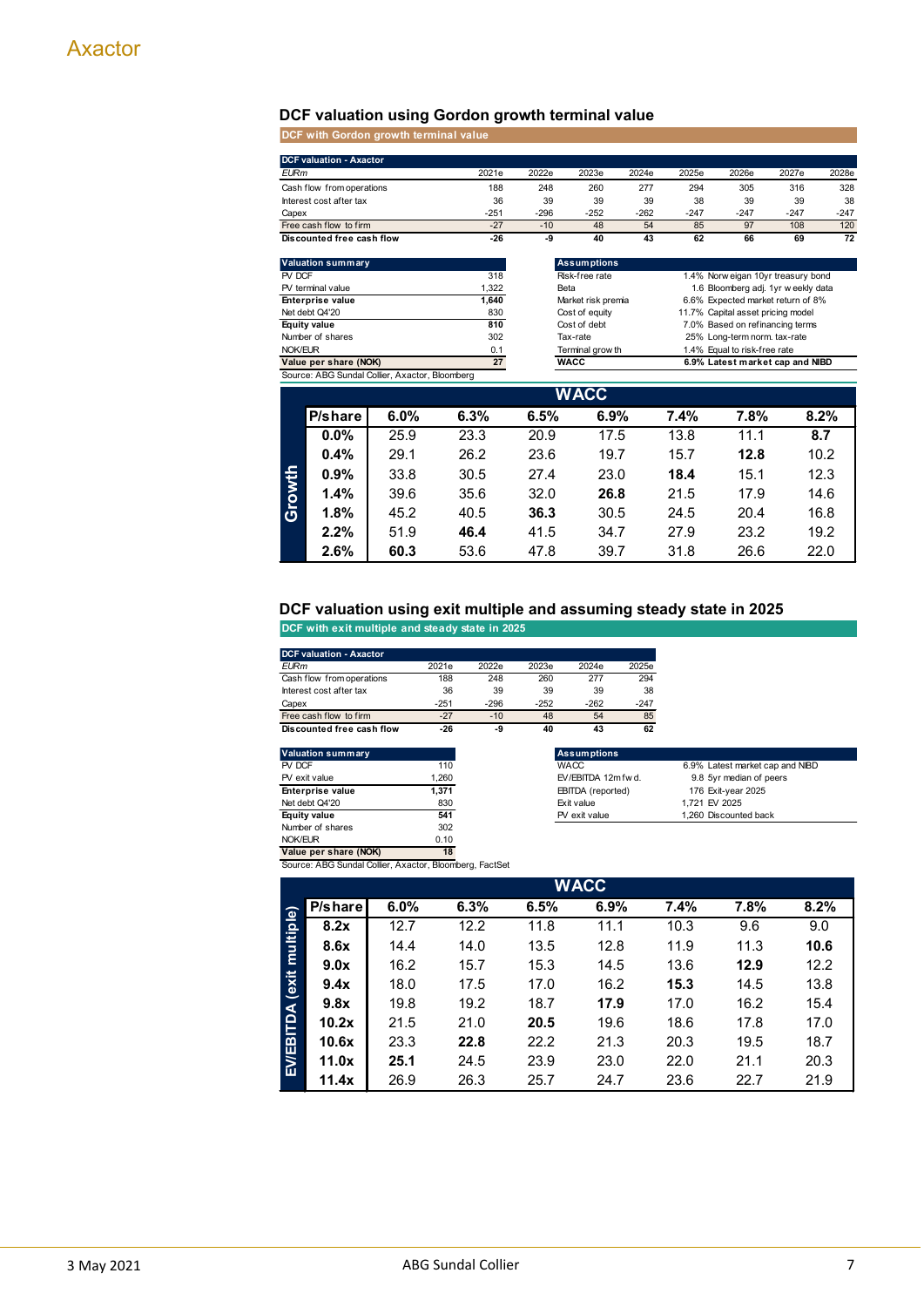# **Peer group valuation**

| <b>Peer group valuation</b>                           |       |         |       |       |       |       |  |  |  |  |  |
|-------------------------------------------------------|-------|---------|-------|-------|-------|-------|--|--|--|--|--|
|                                                       |       | EV/EBIT |       | P/E   | P/BV  |       |  |  |  |  |  |
| Name                                                  | 2021e | 2022e   | 2021e | 2022e | 2021e | 2022e |  |  |  |  |  |
| <b>ABGSC estimates:</b>                               |       |         |       |       |       |       |  |  |  |  |  |
| Axactor                                               | 12.7x | 8.9x    | 8.4x  | 4.2x  | 0.7x  | 0.6x  |  |  |  |  |  |
| <b>FactSet consensus figures:</b>                     |       |         |       |       |       |       |  |  |  |  |  |
| Arrow                                                 | 5.2x  | 4.7x    | 11.5x | 11.5x | 4.1x  | 3.4x  |  |  |  |  |  |
| Axactor                                               | 13.4x | 10.0x   | 8.6x  | 5.1x  | 0.6x  | 0.6x  |  |  |  |  |  |
| B2Holding                                             | 11.2x | 9.7x    | 8.3x  | 6.1x  | 0.7x  | 0.6x  |  |  |  |  |  |
| Cerved Group                                          | 15.3x | 14.1x   | 18.1x | 16.7x | 3.4x  | 3.2x  |  |  |  |  |  |
| Encore                                                | 8.3x  | 8.1x    | 4.9x  | 4.5x  | 0.8x  | 0.7x  |  |  |  |  |  |
| <b>Hoist Finance</b>                                  | n.m.  | n.m.    | 26.0x | 5.8x  | 0.7x  | 0.6x  |  |  |  |  |  |
| <b>Intrum</b>                                         | 12.4x | 11.1x   | 11.5x | 9.9x  | 1.5x  | 1.4x  |  |  |  |  |  |
| PRA Group                                             | 15.8x | 14.4x   | 13.1x | 11.4x | 1.1x  | 1.0x  |  |  |  |  |  |
| Average (excl. Axactor)                               | 11.4x | 10.4x   | 13.3x | 9.4x  | 1.8x  | 1.6x  |  |  |  |  |  |
| Median (excl. Axactor)                                | 11.8x | 10.4x   | 11.5x | 9.9x  | 1.1x  | 1.0x  |  |  |  |  |  |
| Value per share implied by peer group multiples (NOK) |       |         |       |       |       |       |  |  |  |  |  |
|                                                       |       | EV/EBIT |       | P/E   |       | P/BV  |  |  |  |  |  |
| Implied values                                        | 2021e | 2022e   | 2021e | 2022e | 2021e | 2022e |  |  |  |  |  |
| Average                                               | 8.4   | 19.2    | 15.7  | 22.0  | 26.1  | 26.9  |  |  |  |  |  |
| Median                                                | 9.6   | 19.3    | 13.6  | 23.1  | 16.7  | 17.2  |  |  |  |  |  |
| Source: FactSet, ABG Sundal Collier                   |       |         |       |       |       |       |  |  |  |  |  |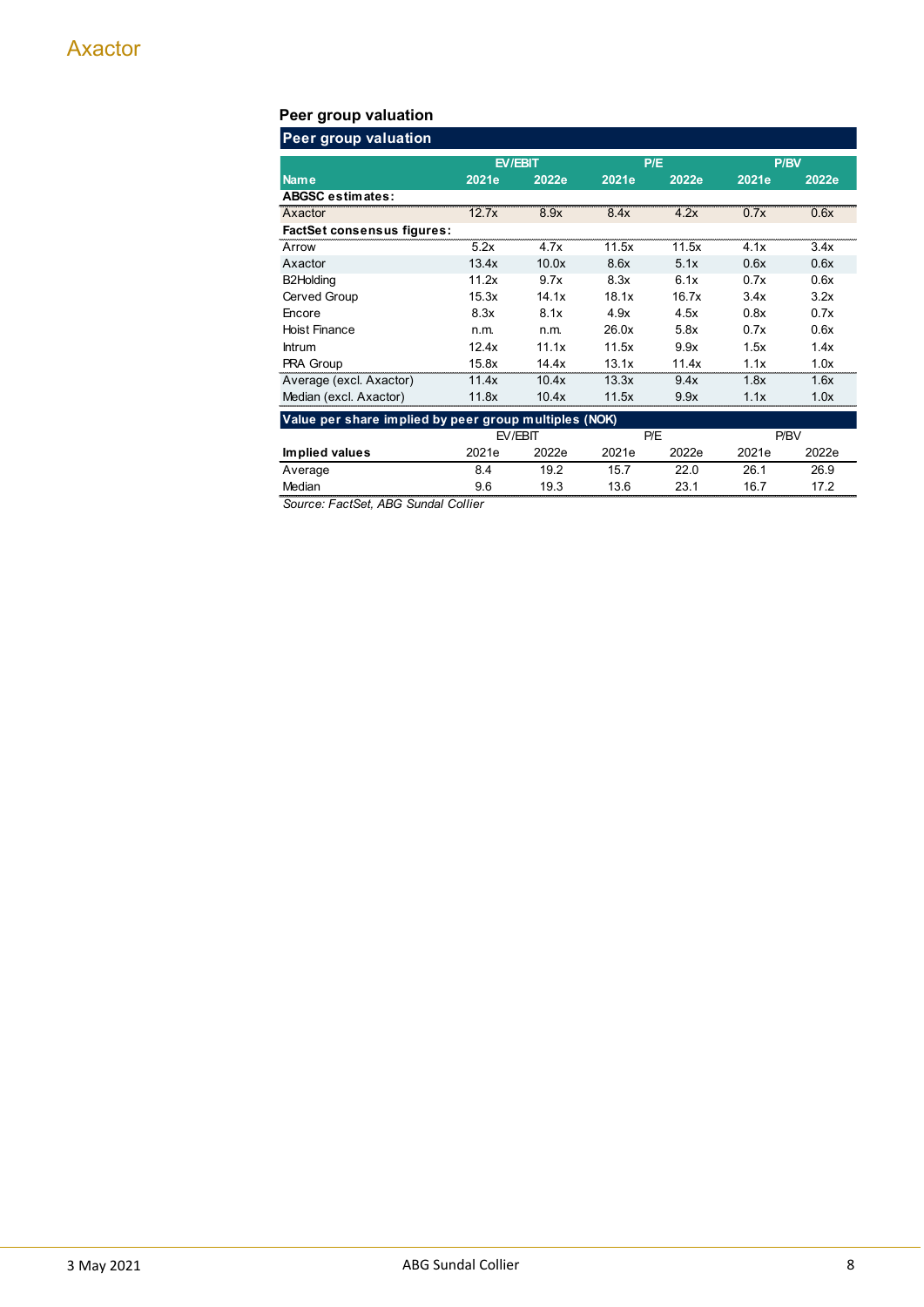| <b>Income Statement (EURm)</b>      | Q1 2020        | Q2 2020     | Q3 2020        | Q4 2020     | Q1 2021        | Q2 2021e       | Q3 2021e       | Q4 2021e       |
|-------------------------------------|----------------|-------------|----------------|-------------|----------------|----------------|----------------|----------------|
| Sales                               | 56             | 29          | 62             | 58          | 61             | 66             | 67             | 75             |
| COGS                                | $-41$          | $-59$       | $-32$          | $-37$       | $-43$          | $-39$          | $-37$          | $-44$          |
| Gross profit                        | 14             | $-30$       | 30             | 21          | 18             | 27             | 29             | 31             |
| Other operating items               | $\mathbf 0$    | $\mathbf 0$ | $\mathbf 0$    | $\mathbf 0$ | -0             | $\mathbf 0$    | -0             | $\mathbf 0$    |
| <b>EBITDA</b>                       | 14             | -30         | 30             | 21          | 18             | 27             | 29             | 31             |
| Depreciation and amortisation       | $-3$           | -3          | -3             | $-3$        | $-3$           | -3             | $-3$           | $-3$           |
| <b>EBITA</b>                        | 12             | -33         | 28             | 18          | 15             | 25             | 27             | 29             |
| EO items                            | $-1$           | $-26$       | 5              | 6           | -3             | $\mathbf 0$    | $\mathbf 0$    | $\mathbf 0$    |
| Impairment and PPA amortisation     | 0              | 0           | 0              | $\mathbf 0$ | $\mathbf 0$    | $\mathbf 0$    | $\mathbf 0$    | $\mathbf 0$    |
| <b>EBIT</b>                         | 12             | $-33$       | 28             | 18          | 15             | 25             | 27             | 29             |
| Net financial items                 | $-15$          | $-14$       | $-14$          | $-21$       | $-14$          | $-12$          | $-12$          | $-13$          |
| Pretax profit                       | 6              | -47         | 12             | 1           | $-2$           | 12             | 15             | 16             |
| Tax                                 | $-2$           | 3           | $-6$           | 3           | $-2$           | $-4$           | $-4$           | $-4$           |
| Net profit                          | 3              | -44         | $\overline{7}$ | 3           | $-3$           | 9              | 11             | 12             |
| Minority interest                   | $\overline{2}$ | 18          | -3             | $-1$        | $\overline{2}$ | $\overline{2}$ | $\overline{2}$ | $\overline{2}$ |
| Net profit discontinued             | 0              | $\mathbf 0$ | 0              | $\mathbf 0$ | 0              | 0              | $\mathbf 0$    | $\mathbf 0$    |
| Net profit to shareholders          | 5              | $-27$       | 4              | 3           | $-1$           | 11             | 13             | 14             |
| <b>EPS</b>                          | 0.03           | $-0.14$     | 0.02           | 0.01        | $-0.00$        | 0.04           | 0.04           | 0.05           |
| <b>EPS Adj</b>                      | 0.00           | $-0.01$     | 0.01           | $-0.02$     | 0.01           | 0.04           | 0.04           | 0.05           |
| Total extraordinary items after tax | 5              | $-25$       | $\overline{2}$ | 7           | $-4$           | 0              | $\mathbf 0$    | $\mathbf 0$    |
| Tax rate (%)                        | 38.4           | 5.4         | 47.1           | 399.0       | 101.6          | 29.0           | 28.0           | 27.0           |
| Gross margin (%)                    | 25.4           | $-104.6$    | 48.7           | 36.5        | 29.5           | 40.8           | 44.1           | 41.2           |
| EBITDA margin (%)                   | 25.4           | $-104.6$    | 48.7           | 36.5        | 28.9           | 40.8           | 44.1           | 41.2           |
| EBITA margin (%)                    | 20.7           | $-113.7$    | 44.5           | 31.4        | 24.7           | 37.1           | 40.3           | 37.9           |
| EBIT margin (%)                     | 20.7           | $-113.7$    | 44.5           | 31.4        | 24.7           | 37.1           | 40.3           | 37.9           |
| Pretax margin (%)                   | 10.1           | $-163.8$    | 19.7           | 1.1         | $-2.7$         | 18.5           | 21.9           | 21.2           |
| Net margin (%)                      | 6.2            | $-154.9$    | 10.4           | 5.7         | $-5.5$         | 13.1           | 15.8           | 15.4           |
| Growth rates Y/Y                    | Q1 2020        | Q2 2020     | Q3 2020        | Q4 2020     | Q1 2021        | Q2 2021e       | Q3 2021e       | Q4 2021e       |
| Sales growth (%)                    | $-24.5$        | $-60.4$     | $-3.1$         | -21.8       | 10.4           | 131.9          | 7.3            | 28.7           |
| EBITDA growth (%)                   | $-36.2$        | -chg        | 51.5           | $-10.4$     | 25.6           | $+chg$         | $-2.9$         | 45.3           |
| EBIT growth (%)                     | $-42.1$        | $-chg$      | 59.2           | $-12.5$     | 31.6           | $+chg$         | $-2.8$         | 55.2           |
| Net profit growth (%)               | $-25.4$        | -chg        | 77.8           | -48.9       | -chg           | $+chq$         | 62.1           | 248.4          |
| EPS growth (%)                      | $-25.4$        | -chg        | 77.8           | $-48.9$     | -chg           | $+chq$         | 62.1           | 248.4          |
| Adj earnings numbers                | Q1 2020        | Q2 2020     | Q3 2020        | Q4 2020     | Q1 2021        | Q2 2021e       | Q3 2021e       | Q4 2021e       |
| EBITDA Adj                          | 16             | -4          | 25             | 16          | 21             | 27             | 29             | 31             |
| EBITDA Adj margin (%)               | 27.9           | $-13.3$     | 40.6           | 26.5        | 33.4           | 40.8           | 44.1           | 41.2           |
| <b>EBITA Adj</b>                    | 13             | -6          | 23             | 13          | 18             | 25             | 27             | 29             |
| EBITA Adj margin (%)                | 23.2           | $-22.4$     | 36.4           | 21.4        | 29.2           | 37.1           | 40.3           | 37.9           |
| <b>EBIT Adj</b>                     | 13             | -6          | 23             | 13          | 18             | 25             | 27             | 29             |
| EBIT Adj margin (%)                 | 23.2           | $-22.4$     | 36.4           | 21.4        | 29.2           | 37.1           | 40.3           | 37.9           |
| Pretax profit Adj                   | -2             | $-21$       | 8              | -9          | 4              | 12             | 15             | 16             |
| Net profit Adj                      | $-1$           | $-20$       | $\overline{4}$ | $-4$        | 1              | 9              | 11             | 12             |
| Net profit to shareholders Adj      | $\mathbf{1}$   | $-2$        | $\overline{2}$ | -4          | 3              | 11             | 13             | 14             |
| Net Adj margin (%)                  | $-2.1$         | $-68.8$     | 7.1            | $-6.5$      | 1.3            | 13.1           | 15.8           | 15.4           |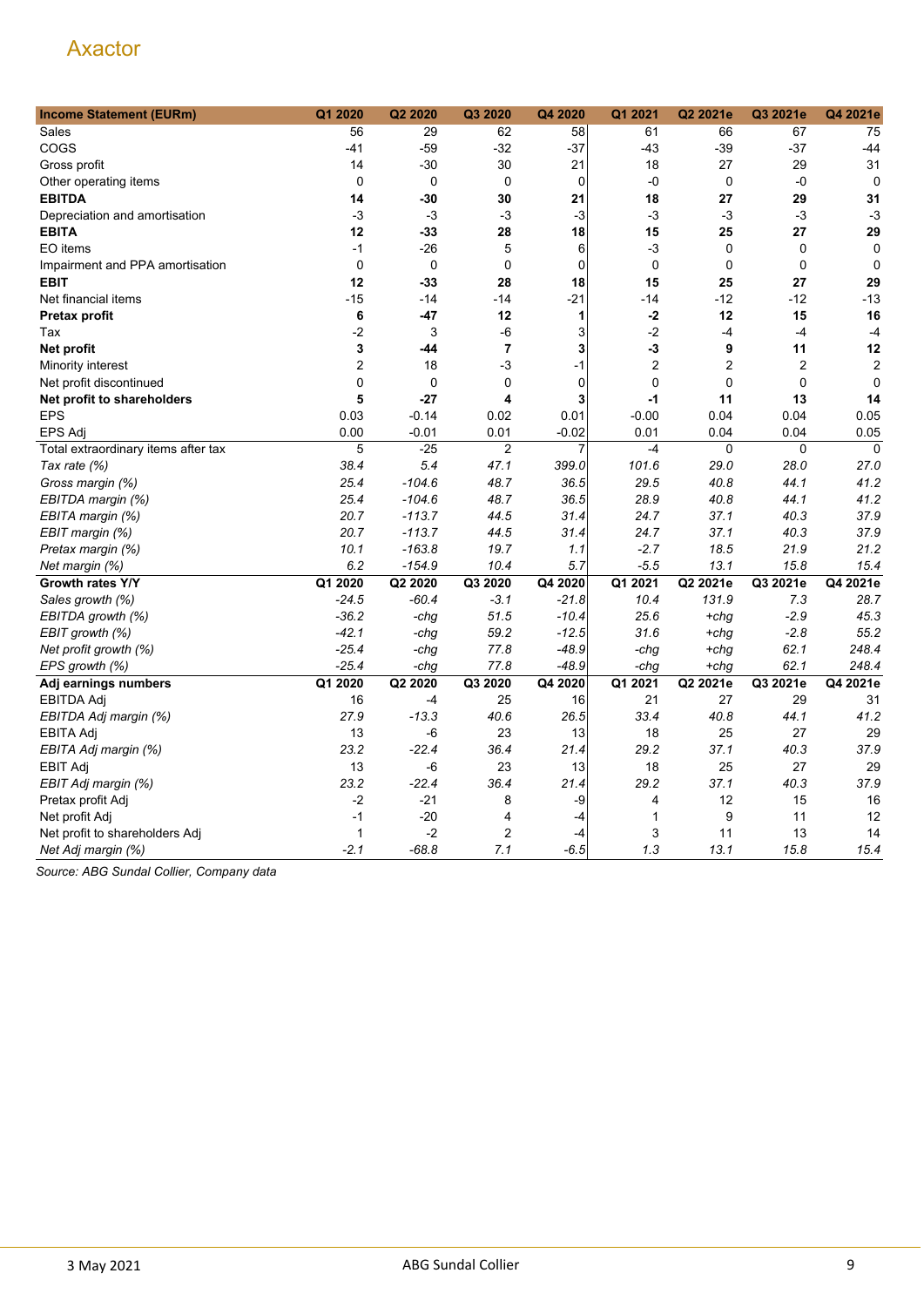| <b>Income Statement (EURm)</b>      | na | 2015        | 2016        | 2017             | 2018           | 2019        | 2020        | 2021e  | 2022e       | 2023e          |
|-------------------------------------|----|-------------|-------------|------------------|----------------|-------------|-------------|--------|-------------|----------------|
| Sales                               | na | 0           | 37          | 90               | 207            | 285         | 205         | 270    | 307         | 311            |
| COGS                                | na | 0           | -44         | $-75$            | $-161$         | $-193$      | $-169$      | $-164$ | $-161$      | $-142$         |
| Gross profit                        | na | 0           | $-6$        | 15               | 46             | 92          | 36          | 106    | 146         | 169            |
| Other operating items               | na | $\mathbf 0$ | 0           | 0                | 0              | 0           | 0           | $-0$   | 0           | 0              |
| <b>EBITDA</b>                       | na | 0           | -6          | 15               | 46             | 92          | 36          | 105    | 146         | 169            |
| Depreciation and amortisation       | na | 0           | -3          | $-5$             | $-6$           | $-10$       | -11         | $-10$  | $-10$       | $-10$          |
| Of which leasing depreciation       | na | 0           | $\mathbf 0$ | 0                | 0              | 0           | 0           | 0      | 0           | 0              |
| <b>EBITA</b>                        | na | 0           | -10         | 9                | 40             | 82          | 25          | 95     | 136         | 159            |
| EO items                            | na | $\mathbf 0$ | $-3$        | $-2$             | 6              | $-2$        | $-66$       | -3     | 0           | 0              |
| Impairment and PPA amortisation     | na | 0           | 0           | 0                | $\mathbf 0$    | $\mathbf 0$ | $\mathbf 0$ | 0      | $\mathbf 0$ | $\mathbf 0$    |
| <b>EBIT</b>                         | na | 0           | -10         | 9                | 40             | 82          | 25          | 95     | 136         | 159            |
| Net financial items                 | na | 0           | $-2$        | $-7$             | $-34$          | $-51$       | -65         | $-51$  | $-52$       | $-52$          |
| Pretax profit                       | na | 0           | $-12$       | $\boldsymbol{2}$ | 6              | 33          | $-28$       | 41     | 84          | 107            |
| Tax                                 | na | $\mathbf 0$ | 1           | 1                | -4             | $-12$       | $-3$        | -14    | $-21$       | $-27$          |
| Net profit                          | na | 0           | -11         | 3                | $\mathbf 2$    | 21          | $-31$       | 28     | 63          | 80             |
| Minority interest                   | na | 0           | 0           | 0                | 2              | $-5$        | 16          | 8      | 8           | $\overline{2}$ |
| Net profit discontinued             | na | 0           | 0           | 0                | 0              | 0           | 0           | 0      | 0           | $\Omega$       |
| Net profit to shareholders          | na | 0           | $-11$       | 3                | 4              | 16          | -15         | 36     | 71          | 82             |
| <b>EPS</b>                          | na | 0           | $-0.01$     | 0.00             | 0.03           | 0.11        | $-0.08$     | 0.12   | 0.23        | 0.27           |
| <b>EPS Adj</b>                      | na | 0           | $-0.01$     | 0.00             | 0.01           | 0.10        | 0.14        | 0.13   | 0.23        | 0.27           |
| Total extraordinary items after tax | na | 0           | $-3$        | $-3$             | $\overline{2}$ | 0           | $-60$       | $-4$   | 0           | $\mathbf 0$    |
| Leasing payments                    | na | 0           | 0           | 0                | 0              | 0           | 0           | 0      | 0           | 0              |
| Tax rate (%)                        | na | ns          | 6.1         | 31.0             | 61.3           | 35.7        | 9.6         | 33.2   | 25.2        | 25.0           |
| Gross margin (%)                    | na | nm          | $-17.5$     | 16.5             | 22.4           | 32.3        | 17.5        | 39.2   | 47.6        | 54.3           |
| EBITDA margin (%)                   | na | nm          | $-17.5$     | 16.5             | 22.4           | 32.3        | 17.5        | 39.0   | 47.6        | 54.3           |
| EBITA margin (%)                    | na | nm          | $-25.9$     | 10.6             | 19.5           | 28.8        | 12.2        | 35.3   | 44.3        | 51.1           |
| EBIT margin (%)                     | na | nm          | $-25.9$     | 10.6             | 19.5           | 28.8        | 12.2        | 35.3   | 44.3        | 51.1           |
| Pretax margin (%)                   | na | nm          | $-32.1$     | 2.2              | 3.0            | 11.4        | $-13.8$     | 15.3   | 27.4        | 34.3           |
| Net margin (%)                      | na | nm          | $-30.1$     | 2.9              | 1.2            | 7.4         | $-15.2$     | 10.2   | 20.5        | 25.7           |
| Growth rates Y/Y                    | na | 2015        | 2016        | 2017             | 2018           | 2019        | 2020        | 2021e  | 2022e       | 2023e          |
| Sales growth (%)                    | na | na          | na          | 142.2            | 130.4          | 37.8        | $-28.1$     | 31.7   | 13.7        | 1.3            |
| EBITDA growth (%)                   | na | na          | high        | 328.4            | 212.5          | 99.0        | $-61.1$     | 193.9  | 38.7        | 15.5           |
| EBIT growth (%)                     | na | na          | high        | 198.7            | 324.6          | 103.6       | $-69.5$     | 280.7  | 42.9        | 16.7           |
| Net profit growth (%)               | na | na          | high        | 123.2            | $-8.0$         | 781.0       | $-248.4$    | 188.4  | 128.6       | 27.3           |
| EPS growth (%)                      | na | na          | high        | 116.0            | 1,512.2        | 307.2       | $-177.9$    | 243.3  | 98.1        | 16.8           |
| Profitability                       | na | 2015        | 2016        | 2017             | 2018           | 2019        | 2020        | 2021e  | 2022e       | 2023e          |
| ROE (%)                             | na | na          | $-12.2$     | 1.2              | 1.7            | 6.0         | $-5.2$      | 9.4    | 14.5        | 14.7           |
| ROE Adj (%)                         | na | na          | $-8.5$      | 2.5              | 0.8            | 5.9         | 8.6         | 10.5   | 14.5        | 14.7           |
| ROCE (%)                            | na | na          | $-7.7$      | 2.1              | 4.3            | 7.1         | 2.7         | 6.8    | 9.4         | 10.3           |
| ROCE Adj(%)                         | na | na          | $-4.9$      | 2.6              | 3.6            | 7.1         | 6.9         | 7.3    | 9.4         | 10.3           |
| ROIC (%)                            | na | na          | $-8.9$      | 3.3              | 2.0            | 4.7         | 2.2         | 4.8    | 7.1         | 7.8            |
| ROIC Adj (%)                        | na | na          | $-6.1$      | 3.9              | 1.7            | 4.8         | 7.9         | 4.9    | 7.1         | 7.8            |
| Adj earnings numbers                | na | 2015        | 2016        | 2017             | 2018           | 2019        | 2020        | 2021e  | 2022e       | 2023e          |
| EBITDA Adj                          | na | 0           | $-3$        | 17               | 40             | 94          | 102         | 108    | 146         | 169            |
| EBITDA Adj margin (%)               | na | nm          | $-9.2$      | 18.5             | 19.3           | 32.9        | 49.9        | 40.0   | 47.6        | 54.3           |
| EBITDA lease Adj                    | na | 0           | 0           | $\mathbf 0$      | 0              | 0           | 0           | 0      | 0           | 0              |
| EBITDA lease Adj margin (%)         | na | nm          | 0           | 0                | 0              | 0           | 0           | 0      | 0           | 0              |
| EBITA Adj                           | na | 0           | -7          | 11               | 34             | 84          | 91          | 98     | 136         | 159            |
| EBITA Adj margin (%)                | na | nm          | $-17.6$     | 12.6             | 16.4           | 29.4        | 44.6        | 36.3   | 44.3        | 51.1           |
| <b>EBIT Adj</b>                     | na | 0           | $-7$        | 11               | 34             | 84          | 91          | 98     | 136         | 159            |
| EBIT Adj margin (%)                 | na | nm          | $-17.6$     | 12.6             | 16.4           | 29.4        | 44.6        | 36.3   | 44.3        | 51.1           |
| Pretax profit Adj                   | na | 0           | -8          | 4                | 0              | 32          | 27          | 47     | 84          | 107            |
| Net profit Adj                      | na | 0           | -8          | 6                | 0              | 21          | 9           | 32     | 63          | 80             |
| Net profit to shareholders Adj      | na | 0           | -8          | 6                | 2              | 16          | 25          | 40     | 71          | 82             |
| Net Adj margin (%)                  | na | nm          | $-21.1$     | $6.2\,$          | $0.0\,$        | $7.3$       | 4.6         | 11.7   | 20.5        | 25.7           |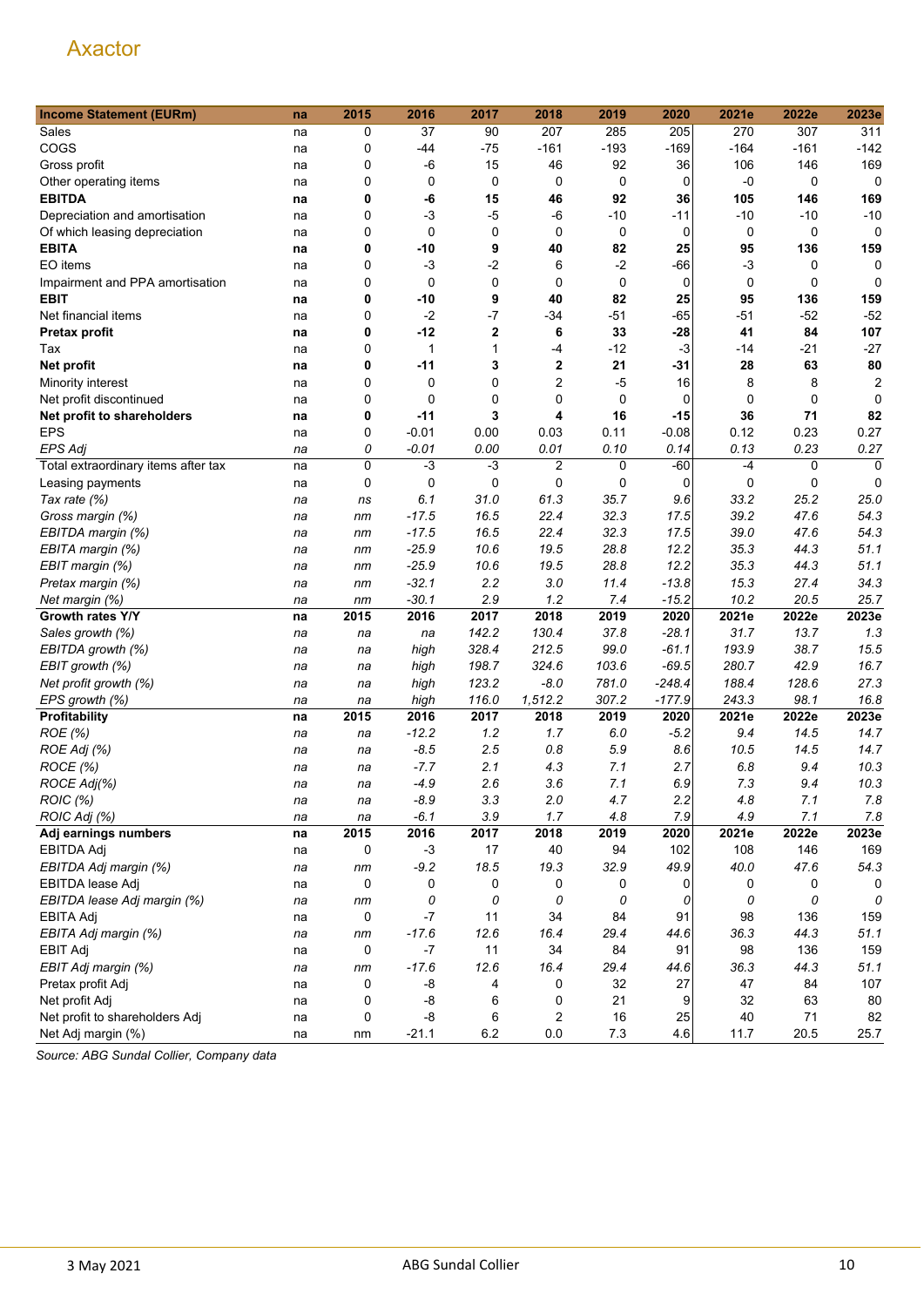| <b>Cash Flow Statement (EURm)</b>     | na | 2015     | 2016        | 2017   | 2018   | 2019   | 2020           | 2021e        | 2022e       | 2023e       |
|---------------------------------------|----|----------|-------------|--------|--------|--------|----------------|--------------|-------------|-------------|
| <b>EBITDA</b>                         | na | 0        | -6          | 15     | 46     | 92     | 36             | 105          | 146         | 169         |
| Net financial items                   | na | 0        | $-2$        | $-7$   | $-34$  | $-51$  | $-65$          | $-51$        | $-52$       | $-52$       |
| Paid tax                              | na | 0        | 0           | 1      | -4     | $-12$  | $-3$           | -14          | $-21$       | $-27$       |
| Non-cash items                        | na | 0        | 1           | 8      | 90     | 167    | 186            | 148          | 178         | 170         |
| Cash flow before change in WC         | na | 0        | $-8$        | 16     | 99     | 196    | 154            | 189          | 251         | 260         |
| Change in WC                          | na | 0        | -6          | $-8$   | 3      | $-1$   | $-1$           | $-1$         | $-3$        | $-0$        |
| Operating cash flow                   | na | 0        | -14         | 8      | 102    | 196    | 154            | 188          | 248         | 260         |
| CAPEX tangible fixed assets           | na | 0        | -76         | $-355$ | $-556$ | -401   | $-212$         | -246         | -290        | $-245$      |
| CAPEX intangible fixed assets         | na | 0        | $-2$        | -5     | $-7$   | $-10$  | -6             | -6           | $-6$        | $-7$        |
| Acquisitions and disposals            | na | 0        | $-48$       | $-1$   | $-1$   | 0      | 0              | 0            | 0           | 0           |
| Free cash flow                        | na | 0        | $-139$      | $-354$ | $-462$ | $-215$ | -64            | -63          | -48         | 9           |
| Dividend paid                         | na | 0        | 0           | 0      | 0      | 0      | $\Omega$       | 0            | 0           | 0           |
| Share issues and buybacks             | na | 0        | 0           | 0      | 0      | 0      | 0              | 0            | 0           | 0           |
| Lease liability amortisation          | na | 0        | 0           | 0      | 0      | 0      | 0              | 0            | $\mathbf 0$ | 0           |
| Other non cash items                  | na | 0        | 116         | 107    | 39     | 14     | 35             | 62           | 3           | 5           |
|                                       |    |          |             |        |        |        |                |              |             |             |
| <b>Balance Sheet (EURm)</b>           | na | 2015     | 2016        | 2017   | 2018   | 2019   | 2020           | 2021e        | 2022e       | 2023e       |
| Goodwill                              | na | 0        | 53          | 54     | 56     | 56     | 55             | 56           | 56          | 56          |
| Other intangible assets               | na | 0        | 22          | 25     | 29     | 40     | 35             | 34           | 34          | 35          |
| Tangible fixed assets                 | na | 0        | 128         | 471    | 929    | 1,171  | 1,203          | 1,283        | 1,388       | 1,453       |
| Right-of-use asset                    | na | 0        | 0           | 0      | 0      | 0      | 0              | 0            | 0           | 0           |
| Total other fixed assets              | na | 0        | 1           | 1      | 1      | 1      | 1              | 1            | 1           |             |
| <b>Fixed assets</b>                   | na | 0        | 205         | 551    | 1,015  | 1,268  | 1,294          | 1,374        | 1,479       | 1,544       |
| Inventories                           | na | 0        | 0           | 0      | 0      | 0      | 0              | 0            | 0           | 0           |
| Receivables                           | na | 0        | 6           | 9      | 10     | 13     | $\overline{7}$ | 9            | 11          | 11          |
| Other current assets                  | na | 0        | 8           | 13     | 12     | 15     | 15             | 14           | 16          | 16          |
| Cash and liquid assets                | na | 0        | 65          | 50     | 71     | 75     | 51             | 28           | 25          | 21          |
| <b>Total assets</b>                   | na | 0        | 283         | 622    | 1,108  | 1,372  | 1,367          | 1,425        | 1,530       | 1,592       |
| Shareholders equity                   | na | 0        | 183         | 260    | 264    | 281    | 304            | 450          | 520         | 603         |
| Minority                              | na | 0        | $\mathbf 0$ | 32     | 64     | 97     | 74             | 11           | 4           | 0           |
| <b>Total equity</b>                   | na | 0        | 183         | 292    | 328    | 378    | 379            | 461          | 524         | 603         |
| Long-term debt                        | na | 0        | 25          | 238    | 568    | 466    | 579            | 898          | 976         | 103         |
| Pension debt                          | na | 0        | 0           | 0      | 0      | 0      | 0              | 0            | 0           | $\mathbf 0$ |
| Convertible debt                      | na | 0        | 0           | 0      | 0      | 0      | $\mathbf{0}$   | 0            | 0           | 0           |
| Leasing liability                     | na | 0        | 0           | 0      | 0      | 0      | 0              | 0            | 0           | 0           |
| Total other long-term liabilities     | na | 0        | 9           | 9      | 15     | 22     | 12             | 11           | 11          | 11          |
| Short-term debt                       | na | 0        | 49          | 61     | 167    | 464    | 357            | 33           | 0           | 861         |
| Accounts payable                      | na | 0        | 7           | 4      | 5      | 6      | 6              | 5            | 5           | 5           |
| Other current liabilities             | na | 0        | 10          | 19     | 26     | 36     | 34             | 18           | 14          | 10          |
| <b>Total liabilities and equity</b>   | na | 0        | 283         | 622    | 1,108  | 1,372  | 1,367          | 1,425        | 1,530       | 1,592       |
| Net IB debt                           | na | 0        | 9           | 248    | 664    | 855    | 885            | 903          | 951         | 943         |
| Net IB debt excl. pension debt        | na | 0        | 9           | 248    | 664    | 855    | 885            | 903          | 951         | 943         |
| Net IB debt excl. leasing             | na | $\Omega$ | 0           | 0      | 0      | 0      | $\Omega$       | $\Omega$     | 0           | 0           |
| Capital invested                      | na | 0        | 202         | 549    | 1,006  | 1,255  | 1,276          | 1,375        | 1,486       | 1,556       |
| Working capital                       | na | 0        | $-3$        | $-2$   | -8     | $-13$  | $-18$          | $\mathbf{1}$ | 7           | 12          |
| EV breakdown                          | na | 2015     | 2016        | 2017   | 2018   | 2019   | 2020           | 2021e        | 2022e       | 2023e       |
| Market cap. diluted (m)               | na | 1,354    | 3,742       | 4,973  | 323    | 300    | 189            | 290          | 290         | 290         |
| Net IB debt Adj                       | na | 0        | 9           | 248    | 664    | 855    | 885            | 903          | 951         | 943         |
| Market value of minority              | na | 0        | 0           | 0      | 0      | 0      | 0              | 0            | 0           | 0           |
| Reversal of shares and participations | na | 0        | 0           | 0      | 0      | 0      | 0              | 0            | 0           | 0           |
| Reversal of conv. debt assumed equity | na | 0        | $\mathbf 0$ | 0      | 0      | 0      | 0              | 0            | 0           |             |
| EV                                    | na | 1,354    | 3,751       | 5,222  | 987    | 1,155  | 1,074          | 1,193        | 1,241       | 1,233       |
| <b>Capital efficiency</b>             | na | 2015     | 2016        | 2017   | 2018   | 2019   | 2020           | 2021e        | 2022e       | 2023e       |
| Total assets turnover (%)             | na | na       | 26.2        | 19.8   | 23.9   | 23.0   | 15.0           | 19.3         | 20.8        | 19.9        |
| Working capital/sales (%)             | na | na       | $-4.5$      | $-2.9$ | $-2.5$ | $-3.8$ | $-7.8$         | $-3.2$       | 1.3         | 3.1         |
| Financial risk and debt service       | na | 2015     | 2016        | 2017   | 2018   | 2019   | 2020           | 2021e        | 2022e       | 2023e       |
| Net debt/equity                       | na | nm       | 0.05        | 0.85   | 2.02   | 2.26   | 2.34           | 1.96         | 1.82        | 1.56        |
| Net debt/market cap                   | na | 0        | 0.00        | 0.06   | 1.66   | 2.92   | 5.51           | 3.11         | 3.28        | 3.25        |
| Equity ratio (%)                      | na | nm       | 64.6        | 46.9   | 29.6   | 27.5   | 27.7           | 32.3         | 34.2        | 37.9        |
| Net IB debt adj./equity               | na | nm       | 0.05        | 0.85   | 2.02   | 2.26   | 2.34           | 1.96         | 1.82        | 1.56        |
| Current ratio                         | na | nm       | 1.19        | 0.85   | 0.47   | 0.20   | 0.18           | 0.93         | 2.64        | 0.05        |
| EBITDA/net interest                   | na | na       | $-3.39$     | 2.17   | 1.56   | 1.80   | 0.56           | 2.08         | 2.81        | 3.24        |
| Net IB debt/EBITDA                    | na | nm       | $-1.46$     | 16.76  | 14.33  | 9.27   | 24.70          | 8.57         | 6.51        | 5.58        |
| Net IB debt/EBITDA lease Adj          | na | nm       | nm          | nm     | nm     | nm     | nm             | nm           | nm          | nm          |
| Interest cover                        | na | nm       | $-4.76$     | 1.38   | 1.36   | 1.60   | 0.39           | 1.87         | 2.62        | 3.05        |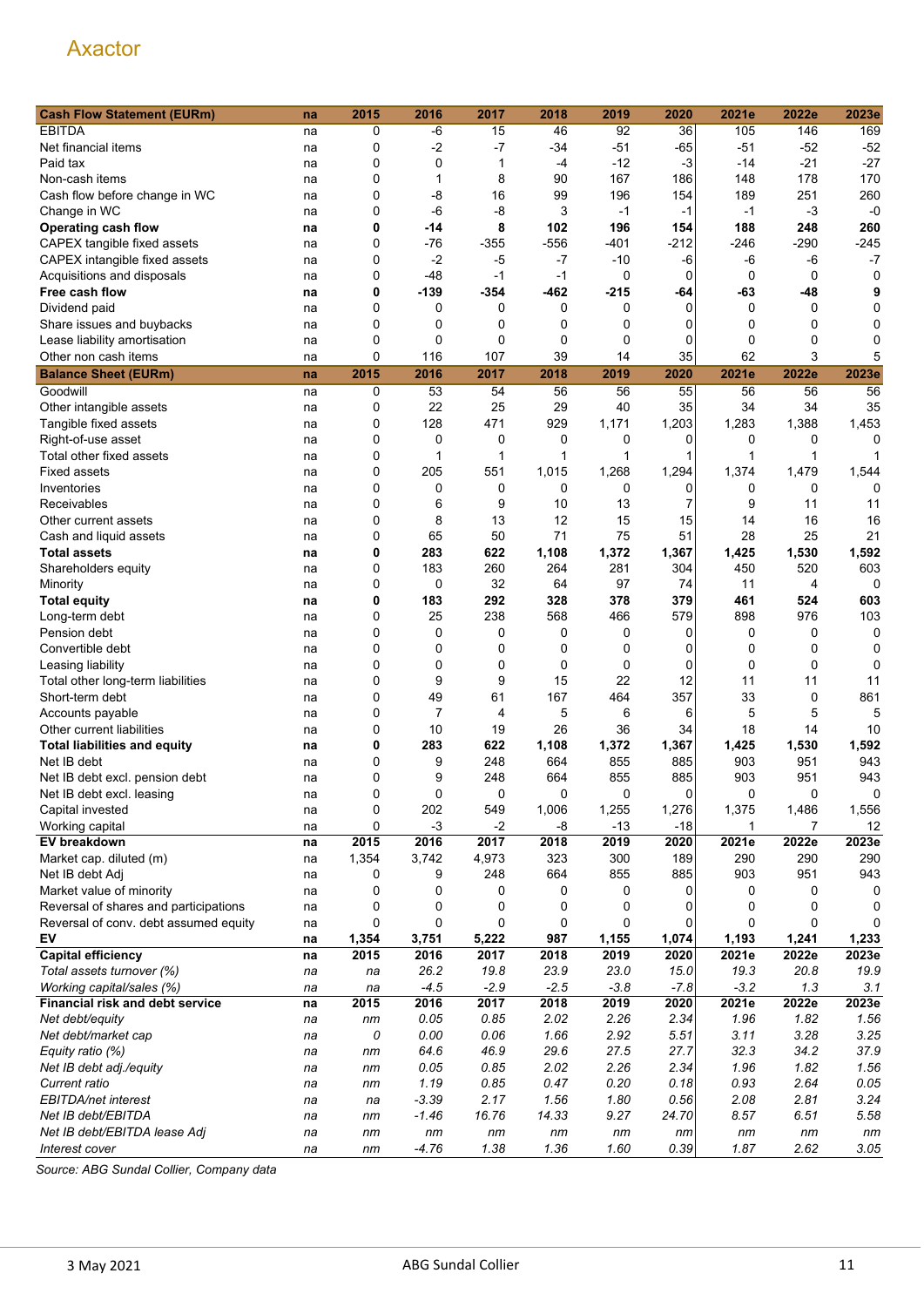| <b>Valuation and Ratios (EURm)</b>         | na | 2015        | 2016       | 2017    | 2018     | 2019        | 2020        | 2021e   | 2022e   | 2023e       |
|--------------------------------------------|----|-------------|------------|---------|----------|-------------|-------------|---------|---------|-------------|
| Shares outstanding adj.                    | na | 597         | 1,226      | 1,516   | 154      | 155         | 185         | 302     | 302     | 302         |
| Fully diluted shares Adj                   | na | 652         | 1,282      | 1,702   | 173      | 155         | 185         | 302     | 302     | 302         |
| <b>EPS</b>                                 | na | 0           | $-0.01$    | 0.00    | 0.03     | 0.11        | $-0.08$     | 0.12    | 0.23    | 0.27        |
| Dividend per share Adj                     | na | 0           | 0          | 0       | 0        | $\mathbf 0$ | $\mathbf 0$ | 0       | 0       | $\mathbf 0$ |
| EPS Adj                                    | na | 0           | $-0.01$    | 0.00    | 0.01     | 0.10        | 0.14        | 0.13    | 0.23    | 0.27        |
| <b>BVPS</b>                                | na | 0           | 0.15       | 0.17    | 1.71     | 1.81        | 1.64        | 1.49    | 1.72    | 1.99        |
| <b>BVPS Adj</b>                            | na | 0           | 0.10       | 0.13    | 1.29     | 1.33        | 1.26        | 1.26    | 1.49    | 1.76        |
| Net IB debt / share                        | na | $\mathbf 0$ | 0.0        | 0.2     | 4.3      | 5.5         | 4.8         | 3.0     | 3.1     | 3.1         |
| Share price                                | na | 2.08        | 2.92       | 2.92    | 1.87     | 1.93        | 1.02        | 0.96    | 0.96    | 0.96        |
| Market cap. (m)                            | na | 1,239       | 3,580      | 4,431   | 288      | 300         | 189         | 290     | 290     | 290         |
| Valuation                                  | na | 2015        | 2016       | 2017    | 2018     | 2019        | 2020        | 2021e   | 2022e   | 2023e       |
| P/E                                        | na | nm          | $-290.8$   | 1,818.3 | 72.1     | 18.3        | $-12.4$     | 8.1     | 4.1     | 3.5         |
| EV/sales                                   | na | nm          | 101.19     | 58.16   | 4.77     | 4.05        | 5.24        | 4.42    | 4.04    | 3.96        |
| EV/EBITDA                                  | na | nm          | $-578.2$   | 352.4   | 21.3     | 12.5        | 30.0        | 11.3    | 8.5     | 7.3         |
| <b>EV/EBITA</b>                            | na | nm          | $-390.2$   | 550.3   | 24.5     | 14.1        | 43.0        | 12.5    | 9.1     | 7.8         |
| EV/EBIT                                    | na | nm          | $-390.2$   | 550.3   | 24.5     | 14.1        | 43.0        | 12.5    | 9.1     | 7.8         |
| Dividend yield (%)                         | na | 0           | 0          | 0       | 0        | 0           | 0           | 0       | 0       | 0           |
| FCF yield (%)                              | na | 0           | $-4.3$     | $-7.4$  | $-143.0$ | $-72.1$     | $-33.9$     | $-21.8$ | $-16.7$ | 3.0         |
| Lease adj. FCF yield (%)                   | na | 0           | $-4.3$     | $-7.4$  | $-143.0$ | $-72.1$     | $-33.9$     | $-21.8$ | $-16.7$ | 3.0         |
| P/BVPS                                     | na | nm          | 19.57      | 17.04   | 1.09     | 1.07        | 0.62        | 0.64    | 0.56    | 0.48        |
| P/BVPS Adj                                 | na | nm          | 28.50      | 22.15   | 1.45     | 1.46        | 0.81        | 0.76    | 0.64    | 0.55        |
| P/E Adj                                    | na | nm          | $-415.6$   | 856.4   | 152.4    | 18.4        | 7.5         | 7.3     | 4.1     | 3.5         |
| EV/EBITDA Adj                              | na | nm          | $-1,100.4$ | 314.1   | 24.7     | 12.3        | 10.5        | 11.0    | 8.5     | 7.3         |
| EV/EBITA Adj                               | na | nm          | $-574.0$   | 462.3   | 29.1     | 13.8        | 11.7        | 12.2    | 9.1     | 7.8         |
| EV/EBIT Adj                                | na | nm          | $-574.0$   | 462.3   | 29.1     | 13.8        | 11.7        | 12.2    | 9.1     | 7.8         |
| EV/cap. employed                           | na | nm          | 14.6       | 8.8     | 0.9      | 0.9         | 0.8         | 0.9     | 0.8     | 0.8         |
| <b>Investment ratios</b>                   | na | 2015        | 2016       | 2017    | 2018     | 2019        | 2020        | 2021e   | 2022e   | 2023e       |
| Capex/sales                                | na | nm          | 209.7      | 401.5   | 271.9    | 144.1       | 106.3       | 93.1    | 96.6    | 80.9        |
| Capex/depreciation                         | na | nm          | 2,486.4    | 6,767.5 | 9,361.5  | 4,062.6     | 2,010.6     | 2,484.7 | 2,942.9 | 2,485.5     |
| Capex tangibles/tangible fixed assets      | na | nm          | 59.1       | 75.4    | 59.8     | 34.3        | 17.6        | 19.1    | 20.9    | 16.9        |
| Capex intangibles/definite intangibles     | na | nm          | 55.7       | 82.3    | 68.1     | 51.6        | 40.3        | 40.6    | 44.1    | 44.3        |
| Depreciation on intangibles/definite intar | na | nm          | 0          | 0       | 0        | 0           | 0           | 0       | 0       | 0           |
| Depreciation on tangibles/tangibles        | na | nm          | 2.4        | 1.1     | 0.6      | 0.9         | 0.9         | 0.8     | 0.7     | 0.7         |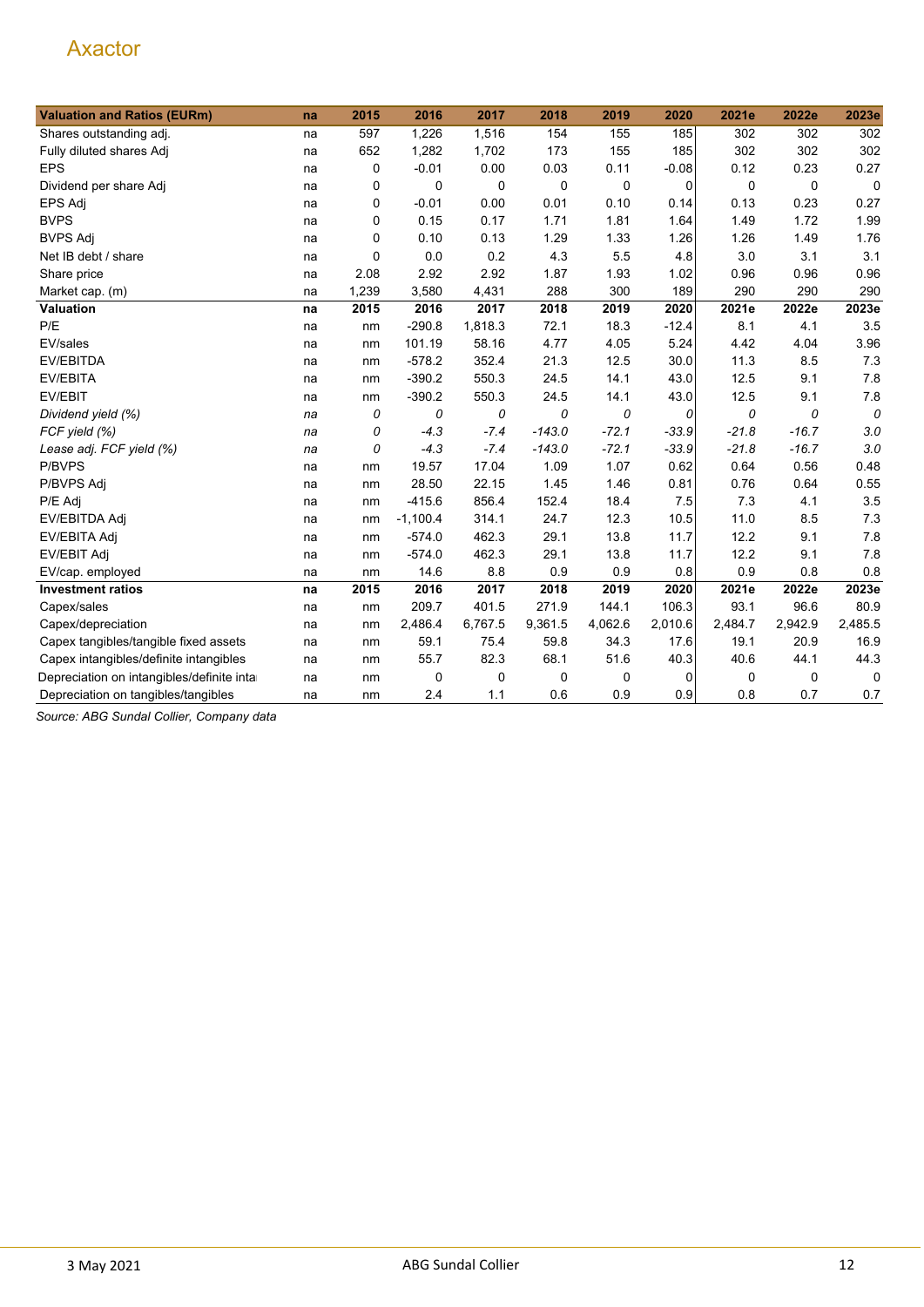#### **Analyst certification**

I/We, Jan Erik Gjerland, Jonas Bru Lien, the author(s) of this report, certify that not withstanding the existence of any such potential conflicts of interests referred to below, the views expressed in this report accurately reflect my/our personal view about the companies and securities covered in this report.

#### **Analyst valuation methods**

ABG Sundal Collier analysts may publish valuation ranges for stocks covered under Company Sponsored Research. These valuation ranges rely on various valuation methods. One of the most frequently used methods is the valuation of a company by calculation of that company's discounted cash flow (DCF). Another valuation method is the analysis of a company's return on capital employed relative to its cost of capital. Finally, the analysts may analyse various valuation multiples (e.g. the P/E multiples and the EV/EBITDA multiples) relative to global industry peers. In special cases, particularly for property companies and investment companies, the ratio of price to net asset value is considered. Valuation ranges may be changed when earnings and cash flow forecasts are changed. They may also be changed when the underlying value of a company's assets changes (in the cases of investment companies, property companies or insurance companies) or when factors impacting the required rate of return change.

#### **Important Company Specific Disclosure**

The following disclosures relate to the relationship between ABG Sundal Collier and its affiliates and the companies covered by ABG Sundal Collier referred to in this research report.

Unless disclosed in this section, ABG Sundal Collier has no required regulatory disclosures to make in relation to an ownership position for the analyst(s) and members of the analyst's household, ownership by ABG Sundal Collier, ownership in ABG Sundal Collier by the company(ies) to whom the report(s) refer(s) to, market making, managed or co-managed public offerings, compensation for provision of certain services, directorship of the analyst, or a member of the analyst's household, or in relation to any contractual obligations to the issuance of this research report.

ABG Sundal Collier has undertaken a contractual obligation to issue this report and receives predetermined compensation from the company covered in this report.

ABG Sundal Collier has managed or co-managed a public or Rule 144A offering for Axactor in the last 12 months.

Within the last 12 months, ABG Sundal Collier has received compensation for Corporate Finance services from Axactor .

ABG Sundal Collier acted as Joint Lead Manager to Axactor SE in the subsequent offering and as Joint Lead Manager and Bookrunner in relation to the NOK 320m private placement of new shares and the EUR 200m senior unsecured bond issue.

ABG Sundal Collier is not aware of any other actual, material conflicts of interest of the analyst or ABG Sundal Collier of which the analyst knows or has reason to know at the time of the publication of this report.

Production of report: 03/05/2021 17:55 CET.

All prices are as of market close on 02 May, 2021 unless otherwise noted.

#### **Disclaimer**

This document has been prepared by ABG Sundal Collier which is the marketing name referring to all or any of ABG Sundal Collier ASA, ABG Sundal Collier AB or ABG Sundal Collier Partners LLP and any of their affiliated or associated companies and their directors, officers, representatives and employees.

This research product is commissioned and paid for by the company covered in this report. As such, this report is deemed to constitute an acceptable minor non-monetary benefit (i.e. not investment research) as defined in MiFID II.

This research product has not been prepared in accordance with legal requirements designed to promote the independence of investment research and is not subject to any prohibition on dealing ahead of the dissemination.

This report is provided solely for the information and use of investors who are able to make their own investment decisions without undue reliance on this report. The information contained herein does not apply to, and should not be relied upon by, investors with no or limited experience and knowledge from investments in financial instruments. This report is for distribution only under such circumstances as may be permitted by applicable law. Research reports prepared by ABG Sundal Collier are for information purposes only. ABG Sundal Collier accepts no liability whatsoever for any losses arising from any use of this report or its contents. This report is not to be used or considered as an offer to sell, or a solicitation of an offer to buy. The information herein has been obtained from, and any opinions herein are based upon, sources believed reliable, but ABG Sundal Collier makes no representation as to its accuracy or completeness and it should not be relied upon as such. All opinions and estimates herein reflect the judgment of ABG Sundal Collier on the date of this report and are subject to change without notice. Past performance is not indicative of future results.

This research report does not, and does not attempt to contain everything material that there is to be said about Axactor.

The compensation of our research analysts is determined exclusively by research management and senior management, but not including investment banking management. Compensation is not based on specific investment banking revenues, however, it is determined from the profitability of the ABG Sundal Collier Group, which includes earnings from investment banking operations and other business. Investors should assume that ABG Sundal Collier is seeking or will seek investment banking or other business relationships with the companies in this report. The research analyst(s) responsible for the preparation of this report may interact with trading desk and sales personnel and other departments for the purpose of gathering, synthesizing and interpreting market information. From time to time, ABG Sundal Collier and its affiliates and any shareholders, directors, officers or employees thereof may (I) have a position in, or otherwise be interested in, any securities directly or indirectly connected to the subject of this report, or (II) perform investment banking or other services for, or solicit investment banking or other services from, a company mentioned in this report. ABG Sundal Collier relies on information barriers to control the flow of information contained in one or more areas of ABG Sundal Collier, into other areas, units, groups or affiliates of ABG Sundal Collier.

Norway: ABG Sundal Collier ASA is regulated by the Financial Supervisory Authority of Norway (Finanstilsynet); Sweden: ABG Sundal Collier AB is regulated by the Swedish Financial Supervisory Authority (Finansinspektionen); UK: This report is a communication made, or approved for communication in the UK, by ABG Sundal Collier Partners LLP, authorised and regulated by the Financial Conduct Authority in the conduct of its business. US: This report is being distributed in the United States in accordance with FINRA Rule 1050(f)(3)(B) by ABG Sundal Collier Inc., a